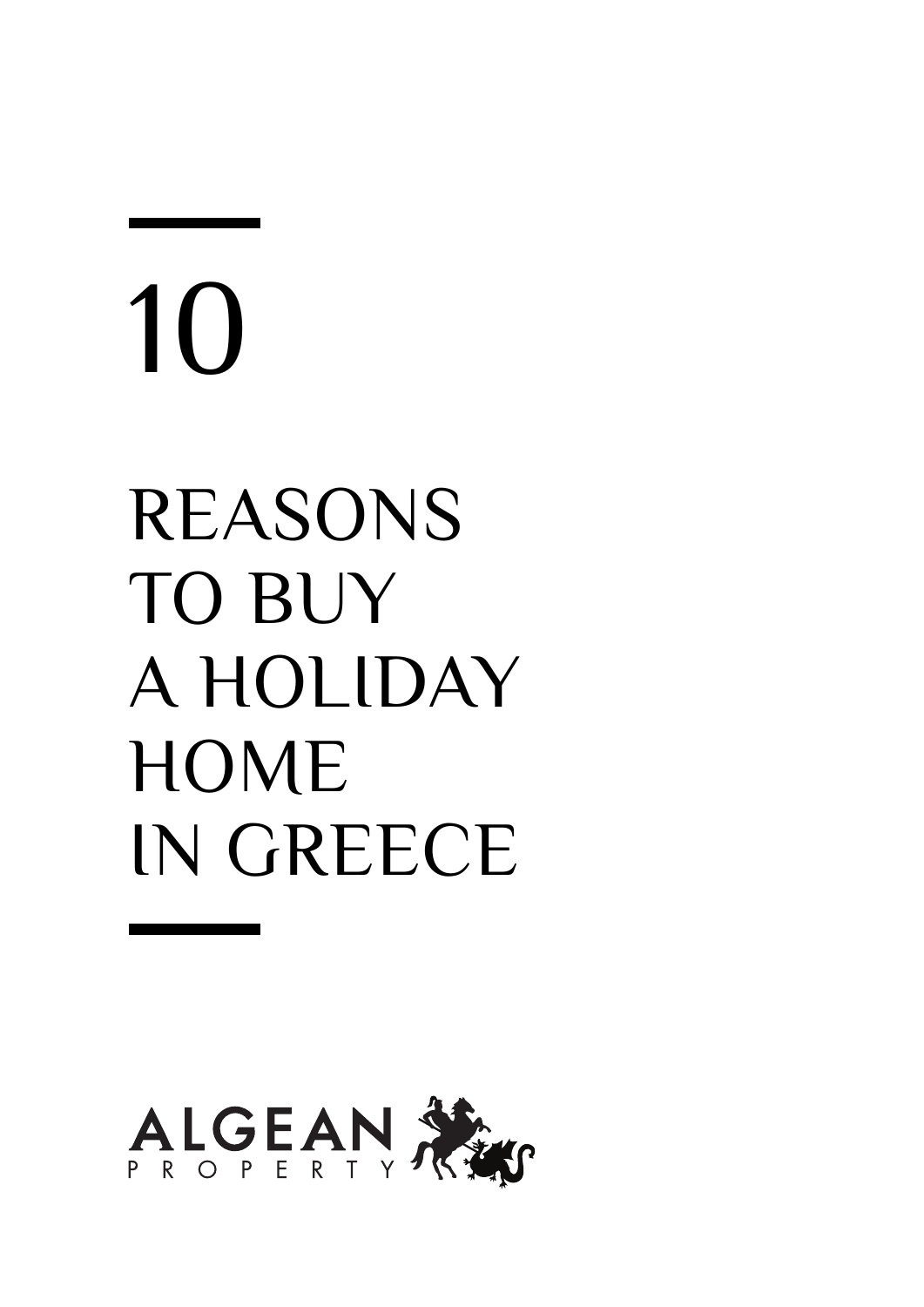

The dream of owning a holiday home is always compelling for many people all over the world, and the wider area of the Mediterranean sea is one of the most desirable regions. Greece is one of Europe's last 'undiscovered' paradises for holiday homeowners. It is the country of contrasts; it combines a modern and cosmopolitan western lifestyle with a simple, relaxed, family-focused and traditional local way of life. It boasts a unique landscape comprised of more than 2,000 islands with a mountainous mainland offering more than 20 ski resorts, as well as a dynamic consumer culture filled with sports, cafes, restaurants and bars, juxtaposed with the famously cultural and sophisticated atmosphere of the country with its rich history and ancient civilization. These, and other contrasts, differentiate Greece from its competitors and make it a top holiday destination for the whole year. Greece has a land area of 128,900km<sup>2</sup> with a population of 11.1 million.

According to these statistics, Greece scores highly on the most important factors for holiday homeowners :

#### Accessibility

Access to Greece is easy and prompt by all means of transport (airplane, ship or car) helped by its central location at the junction of three continents (London & Moscow in circa 3.5 hours and Dubai in circa 5 hours). It is worth mentioning that Greece has 21 international airports, only less than France (35), Italy (31) and Spain (29), which are much larger countries, and most of them are located close to holiday destinations. Furthermore, there are numerous airline companies including British Airways, Turkish Airlines, Qatar Airways, Air Berlin, Aegean, Norwegian, Ryanair, easyJet, Brussels Airlines, Transavia and Ellin Air that intend to increase their flights to Greece.

\*This includes national airports which welcome international flights.

#### **Accesibility**

International Airports \*

**1.**

| Greece   | 21 |
|----------|----|
| France   | 35 |
| Italy    | 31 |
| Spain    | 29 |
| Turkey   | 18 |
| Egypt    | 9  |
| Croatia  | 7  |
| Portugal | 7  |
| Cyprus   | З  |

Source: Wikipedia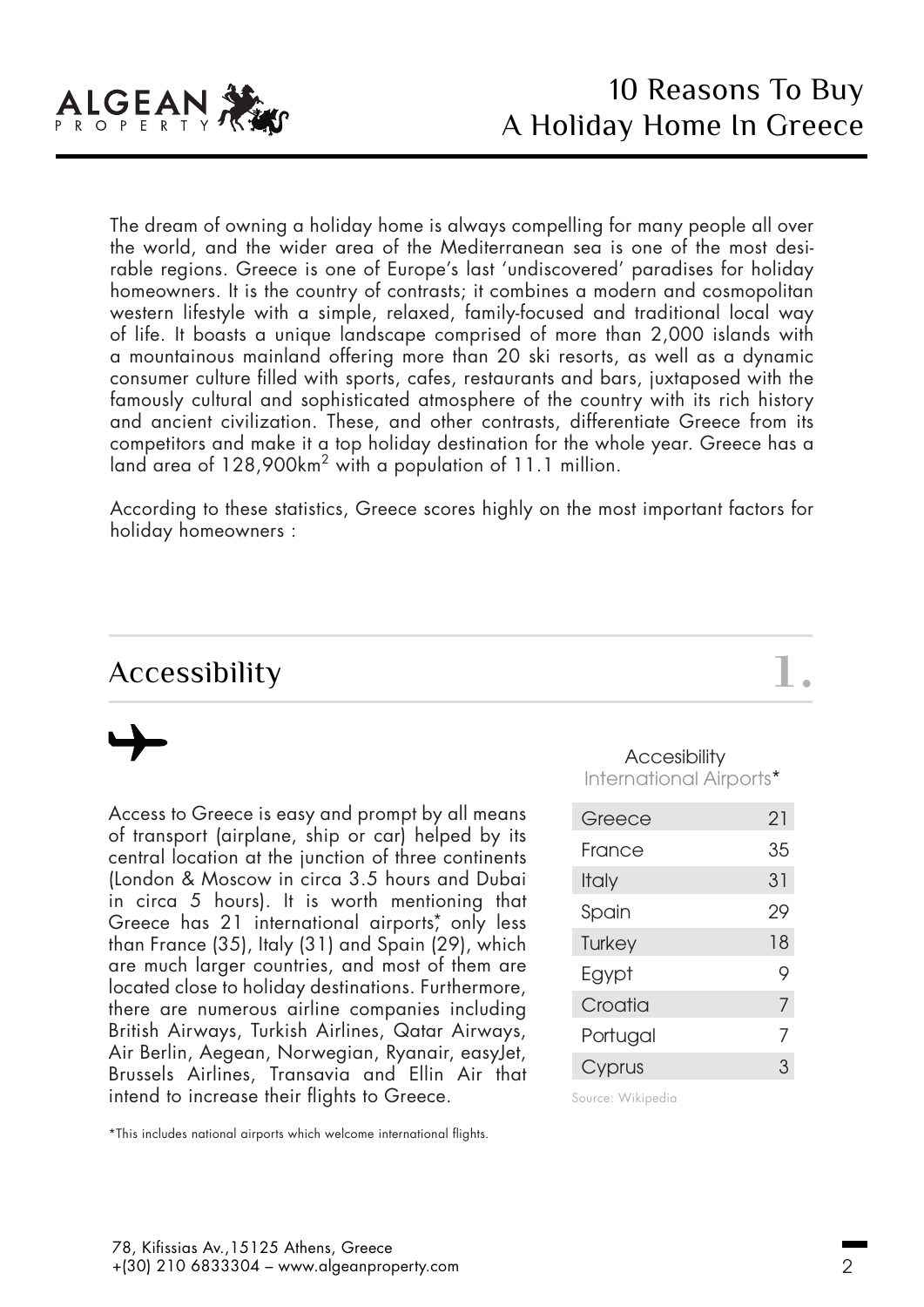

# Weather **2.**



The climate in Greece is ideal throughout the whole year. It is characterized by short and mild winters and hot and dry summers helped by cooling breezes. The average temperature is 18 °C/ 64°F with more than 300 days of an average of 8.5 hours sunshine daily. It is a perfect location for an outdoor lifestyle with sun and sea, and full of outdoor activities like sports, sightseeing and entertainment activities.

#### Average Temperature

|              | (C) | (F) |
|--------------|-----|-----|
| Greece       | 18  | 64  |
| Egypt        | 22  | 72  |
| Cyprus       | 19  | 66  |
| Spain        | 15  | 59  |
| Portugal     | 15  | 59  |
| <b>Italy</b> | 13  | 55  |
| Croatia      | 13  | 55  |
| Turkey       | 12  | 54  |
| France       | 11  | 52  |
|              |     |     |

Source: Weatherbase

# Culture **3.**



Greece offers a great journey into history and art from the prehistoric periods to modern times. Archaeological, Classical, Hellenistic, medieval, Venetian and Byzantine monuments are on display all around the country. In addition, poems, paintings, folk art creations and modern constructions and works of art enhance the whole cultural picture of Greece. There are 232 sites of archeological interest throughout the country, as well as more than 400 museums, 17 sites categorized as World Heritage cultural and natural sites by Unesco and two out of seven wonders of the ancient world, the Colossus of Rhodes and the Statue of Zeus at Olympia.

#### Archeological Sites

| Greece       | 232 |
|--------------|-----|
| Turkey       | 287 |
| <b>Italy</b> | 39  |
| Egypt        | 19  |
| Cyprus       | 10  |
| Croatia      | 8   |
| France       | 6   |
| Portugal     | Δ   |
| Spain        | 2   |

Source: Wikipedia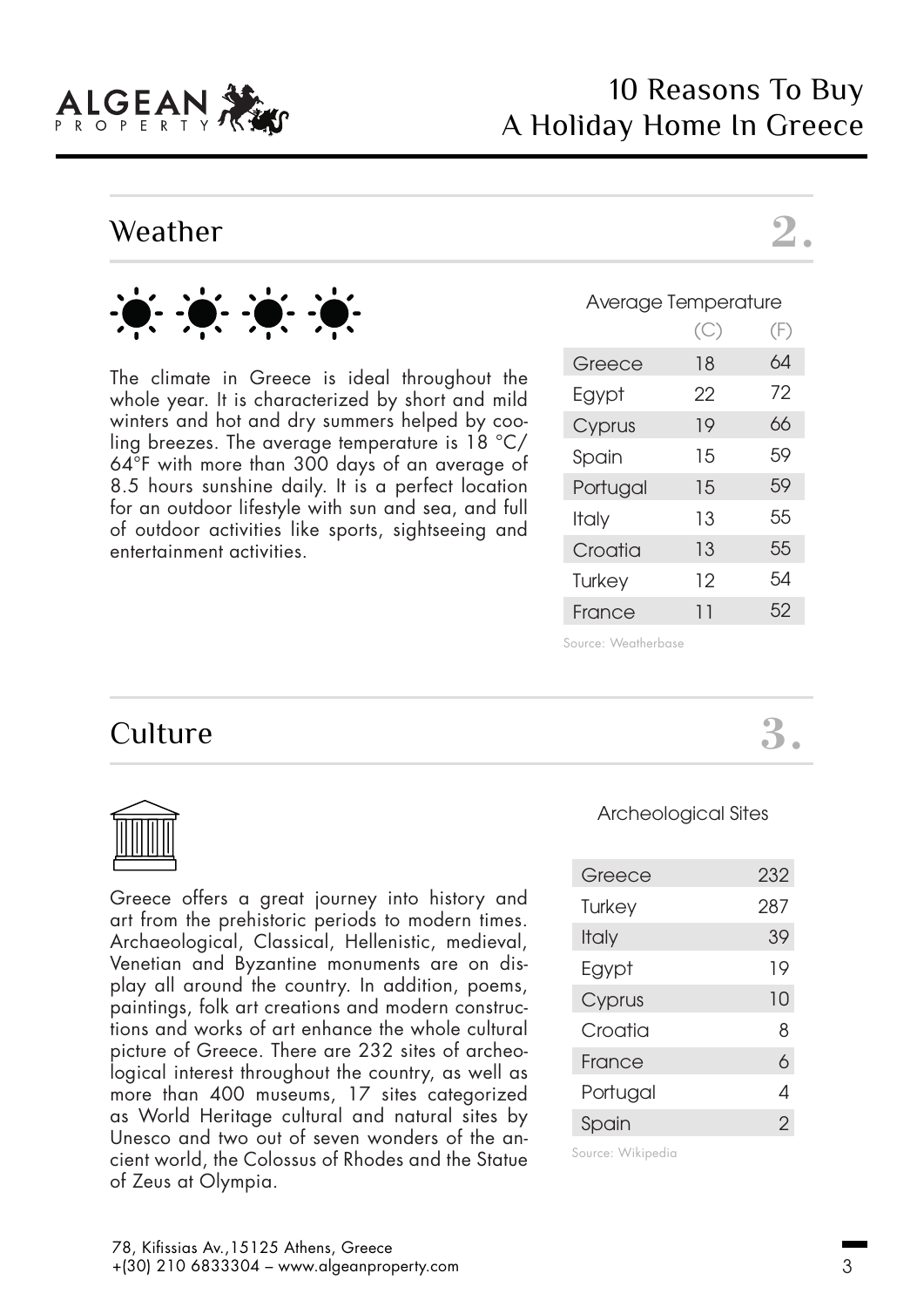

# Coastline **4.**



The exceptional landscape of Greece offers the longest Mediterranean coastline and one of the lengthiest in the world due to the more than 2,000 islands in its territory. The coastline of Greece is 13,676km, double than the coastlines of Spain (4,964km) and Portugal (1,793km) and features almost 400 beaches awarded with blue flags. Wherever you are, proximity to the beach is easy and prompt from all regions of Greece.

| Coastline<br>(km) |        |
|-------------------|--------|
| Greece            | 13,676 |
| Italy             | 7,600  |
| Turkey            | 7,200  |
| Croatia           | 6.268  |
| Spain             | 4,964  |
| France            | 4.853  |
| Egypt             | 2,450  |
| Portugal          | 1,793  |
| Cyprus            | 648    |
|                   |        |

Source: Wikipedia

#### Quality of life **5.**

The Greek quality of life index is 80.5, higher than Turkey (59.5) and Egypt (0.8), but this index is heavily affected by traffic and air pollution in Athens. This index should be considerably adjusted for destinations, outside Athens such the main holiday home destinations. Taking into consideration some Greek specialities like the healthy local Mediterranean cuisine, the museums and monuments that are scattered everywhere and the outstanding landscape of the country, as well as the plentiful restaurants / tavernas and the lively nightlife in most holiday destinations it is clear that quality of life is a lot higher outside Athens. Additionally, the famous Greek hospitality and widely spoken English will help an effortless integration **into Greek society.** The Source: Numbeo, April 2014

#### Quality of life (index)

| Greece       | 80.5  |
|--------------|-------|
| Cyprus       | 146.4 |
| France       | 128.1 |
| Portugal     | 124.0 |
| Spain        | 122.0 |
| Croatia      | 108.5 |
| <b>Italy</b> | 86.8  |
| Turkey       | 59.5  |
| Egypt        | 0.8   |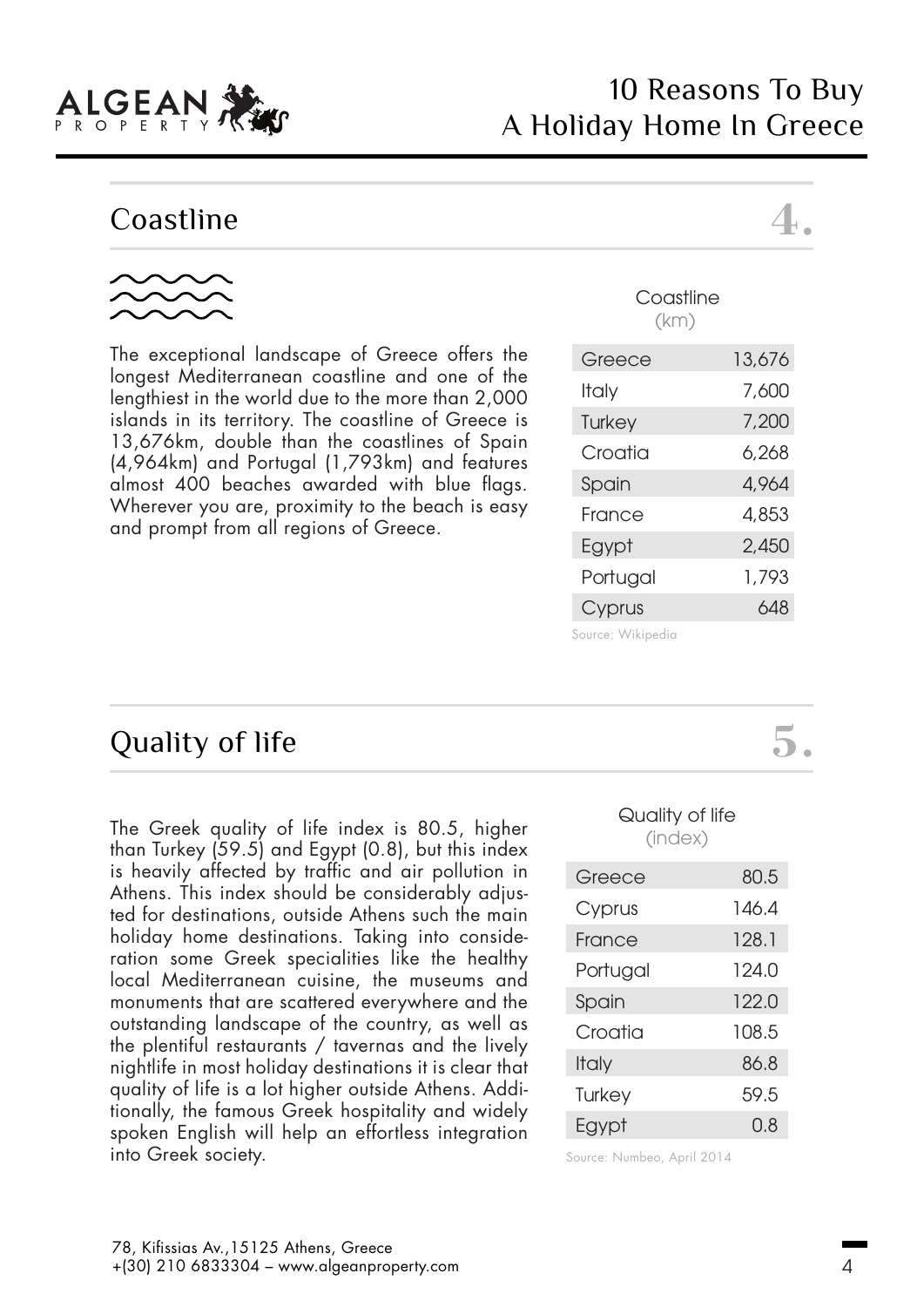

#### Crime Rate **6.**

Greece is a peaceful country with sophisticated and polite people and so it has one of the lowest rates of crime in Europe. Thus people typically leave their houses & cars unlocked in most villages. According to the United Nations Office on Drugs and Crime, the rate of police-recorded robberies is 58.3 per 100,000 people.

#### **Robbery** number of police recorded offences Rate per 100,000 population

| Greece       | 58.3  |
|--------------|-------|
| Spain        | 866.8 |
| France       | 191.6 |
| Portugal     | 190.6 |
| <b>Italy</b> | 95.8  |
| Croatia      | 31.4  |
| Cyprus       | 12.3  |
| Egypt        | 3.2   |
| Turkey       | n.a   |

Source: United Nations Office on Drugs and Crime

#### Cost of Living **7.**

# \$ \$ \$

According to the cost of living index, we could split the countries of this article in three categories. The first one includes the countries with a low cost of living such as Egypt (38.2) and Turkey (53.7), the second one includes France (103.5) and Italy (98.4) with a high cost of living while the last one includes all the other countries with a middling cost of living. Note that the cost of living in Greece is over 20% less than the United Kingdom.

#### Cost of living (index)

| Greece       | 84.2  |
|--------------|-------|
| France       | 103.5 |
| <b>Italy</b> | 98.4  |
| Cyprus       | 90.5  |
| Spain        | 78.4  |
| Portugal     | 70.3  |
| Croatia      | 69.8  |
| Turkey       | 53.7  |
| Egypt        | 38.2  |

Source: Numbeo, April 14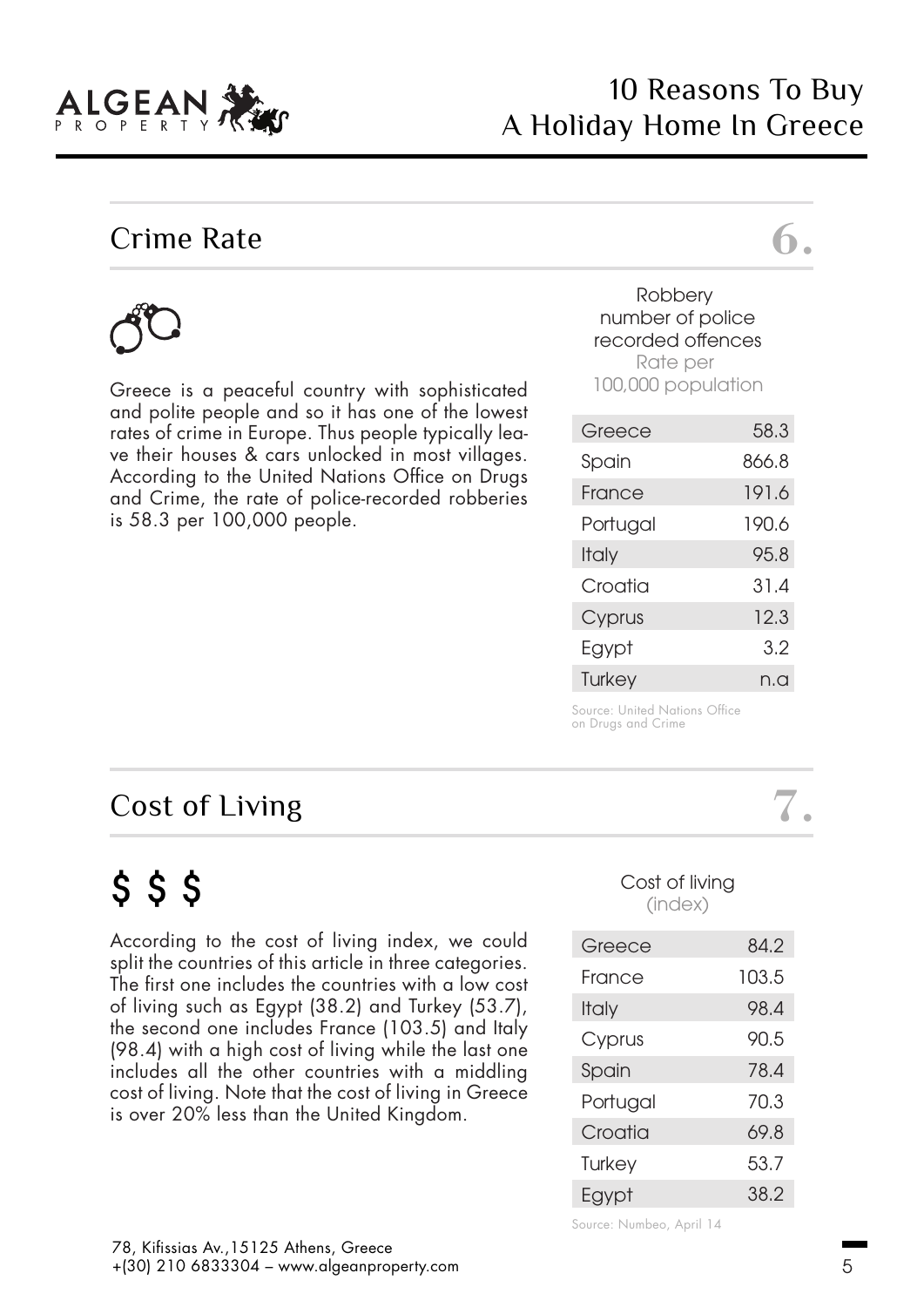

### 10 Reasons To Buy A Holiday Home In Greece

### Investment in a rising Destination **8.**



According to the latest projection 17.9mil international tourists visited Greece during 2013, circa 15.5% higher than 2012 (15.5mil), while the projections for 2021 are for 22-24mil visitors. Tourism offers a great opportunity in the Greek real estate market, so that a potential holiday homeowner can also benefit from improvements in the infrastructure (roads, airports, development of integrated resorts, etc) as well as by using property as an investment by renting in his or her absence, and by selling in the future with a view to making a profit.

#### Transaction Cost **9.**



The Greek government, in an attempt to boost the recovery of the property market, significantly reduced the property transfer tax from 10% to 3% (effective from 01/01/14). Following this action, the average transaction costs in Greece are circa 9.7% of the property value, considerably lower than in all its competitors such as Italy (22.6%), Croatia (21.9%), France (16.3%), Cyprus (16.0%), Portugal (14.4%) and Spain (13.5%). On the property price side, the price performance for holiday homes is determined by a range of factors, such as the presence of sea views, proximity to beaches, quality features and scale of development. The lingering financial crisis in Greece has led to a significant drop in house prices, creating some outstanding bargains for buyers. Colomny Source: Global Property Guide some outstanding bargains for buyers.

#### Visitors per year (mil)

| Greece   | 15.5 |
|----------|------|
| France   | 83.0 |
| Spain    | 57.7 |
| Italy    | 46.4 |
| Turkey   | 35.7 |
| Egypt    | 11.2 |
| Croatia  | 10.4 |
| Portugal | 7.7  |
| Cyprus   | 2.5  |

Source: The World Bank, 2012

#### Transaction Cost (Rate)

| Greece   | 9.7%  |
|----------|-------|
| Italy    | 22.6% |
| Croatia  | 21.9% |
| France   | 16.3% |
| Cyprus   | 16.0% |
| Portugal | 14.4% |
| Spain    | 13.5% |
| Egypt    | 12.3% |
| Turkey   | 9.9%  |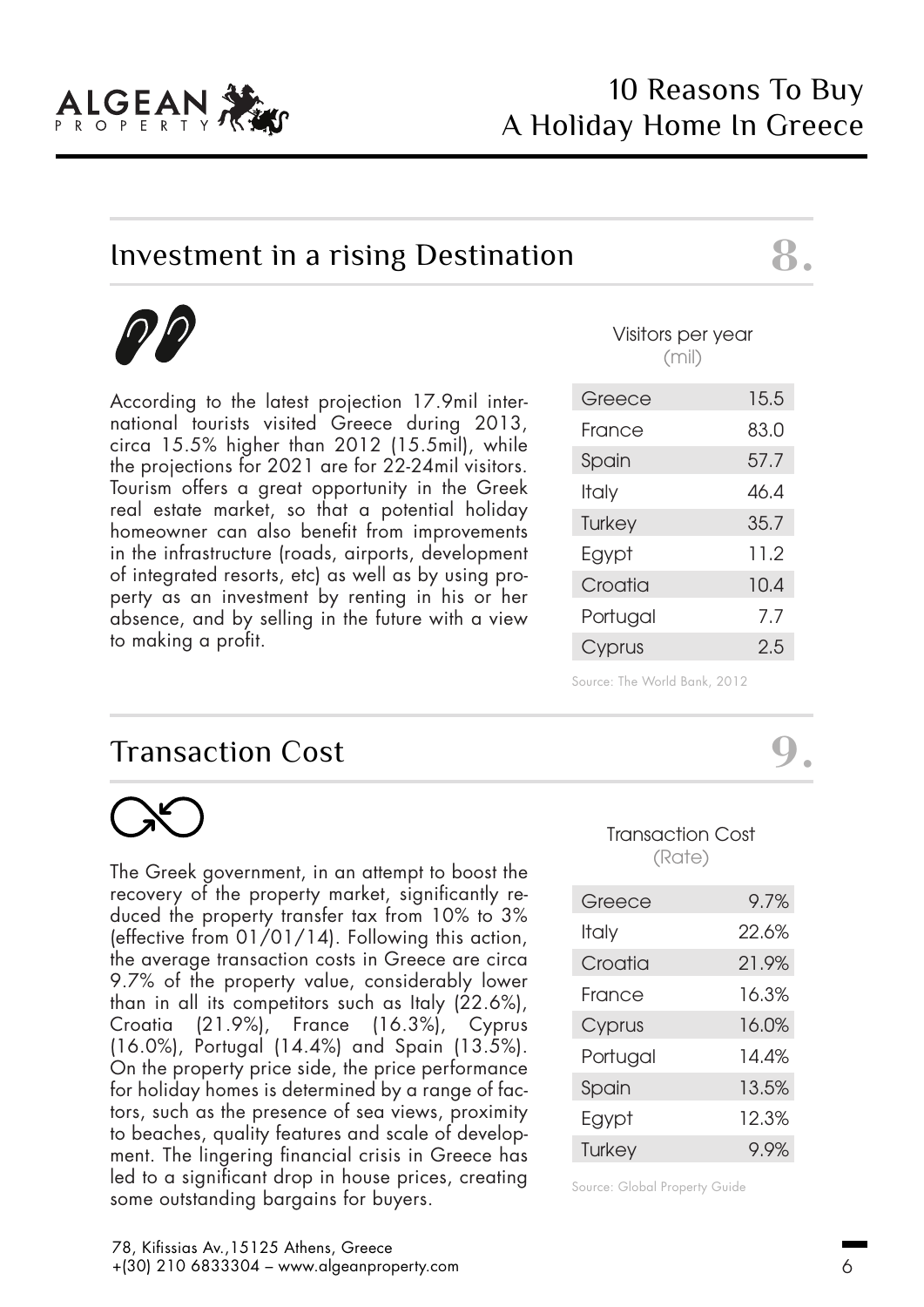

### 10 Reasons To Buy A Holiday Home In Greece

#### Legal Framework - Residence Permit

## **10.**



In the same vein as the above factor, a new legislative framework has been introduced to reinforce an investment-friendly environment with more transparency and less bureaucracy as well as ensuring straightforward and secure transactions. Furthermore, in an effort to attract real estate investors' interest, additional advantages have been offered like the grant of a resident permit (renewed every five years) for investments in excess of €250,000 to non-EU residents and their families. Similar incentives have been offered by other countries but for higher investments, specifically in Spain and Portugal for investments over €500,000 while in Cyprus for those over €300,000.

#### Golden Visa for Real Estate Investors

| Greece       | € 250,000 |
|--------------|-----------|
| Spain        | € 500,000 |
| Portugal     | € 500,000 |
| Cyprus       | € 300,000 |
| <b>Italy</b> | n.a       |
| Turkey       | n.a       |
| France       | n.a       |
| Egypt        | n.a       |
| Croatia      | n.a       |

Source: Algean Property Research

|              | <b>Total Land</b><br>(km <sup>2</sup> ) | Population | Population density<br>(people per km <sup>2</sup> of land area) |
|--------------|-----------------------------------------|------------|-----------------------------------------------------------------|
| Greece       | 128,900                                 | 11,092,771 | 86.1                                                            |
| Croatia      | 55,960                                  | 4,267,600  | 76.3                                                            |
| Cyprus       | 9,240                                   | 1,128,994  | 122.2                                                           |
| Egypt        | 995,450                                 | 80,721,874 | 81.1                                                            |
| France       | 547,660                                 | 65,696,689 | 120.0                                                           |
| <b>Italy</b> | 294,140                                 | 59,539,717 | 202.4                                                           |
| Portugal     | 91,470                                  | 10,514,844 | 115.0                                                           |
| Spain        | 498,800                                 | 46,761,264 | 93.7                                                            |
| Turkey       | 769,630                                 | 73,997,128 | 96.1                                                            |

#### Demographic

Source: The World Bank